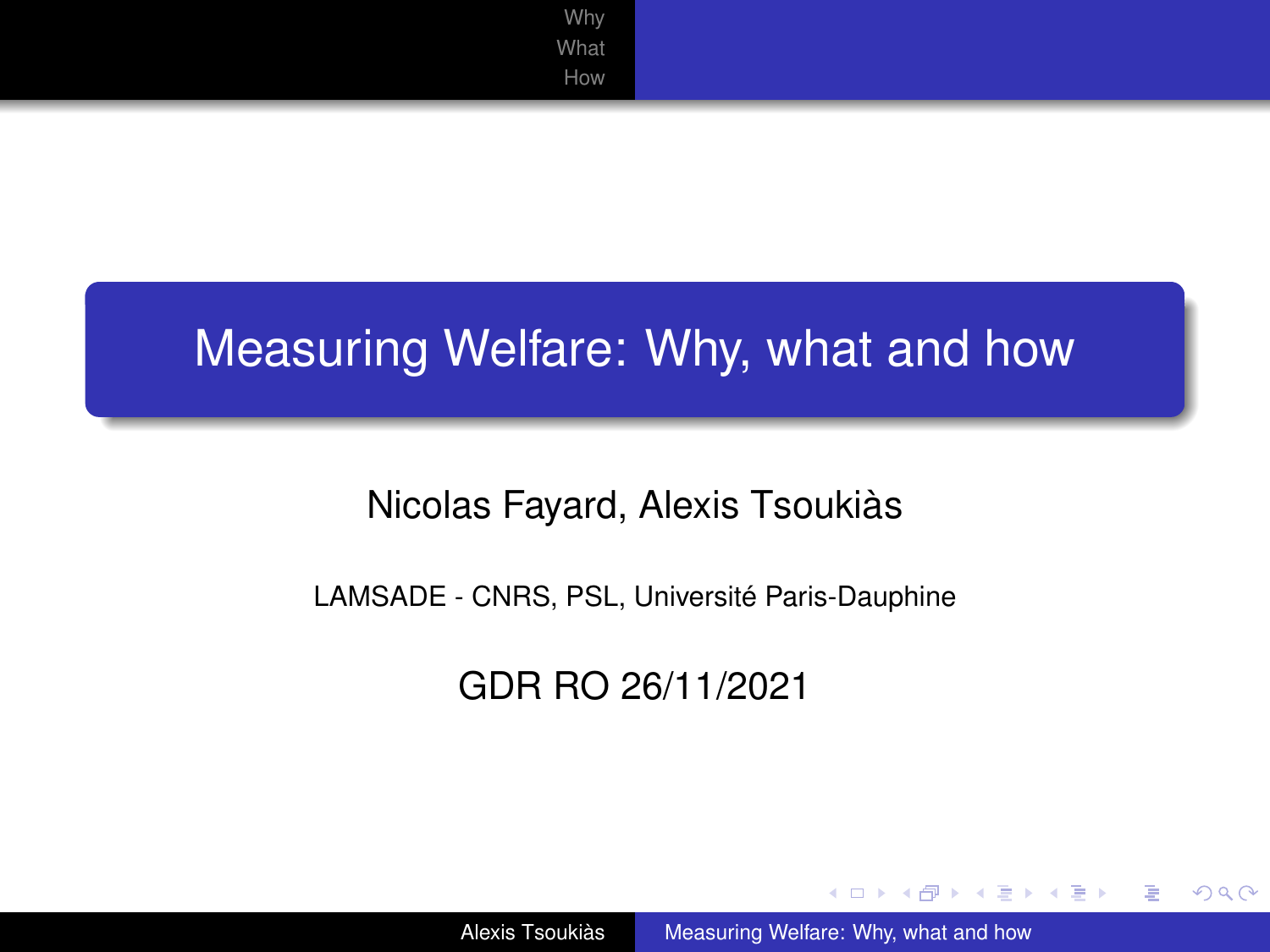| Why<br>What    |  |
|----------------|--|
| How            |  |
| <b>Outline</b> |  |







Alexis Tsoukiàs [Measuring Welfare: Why, what and how](#page-0-0)

 $\equiv$  990

メロトメ 倒 トメ ミトメ ミト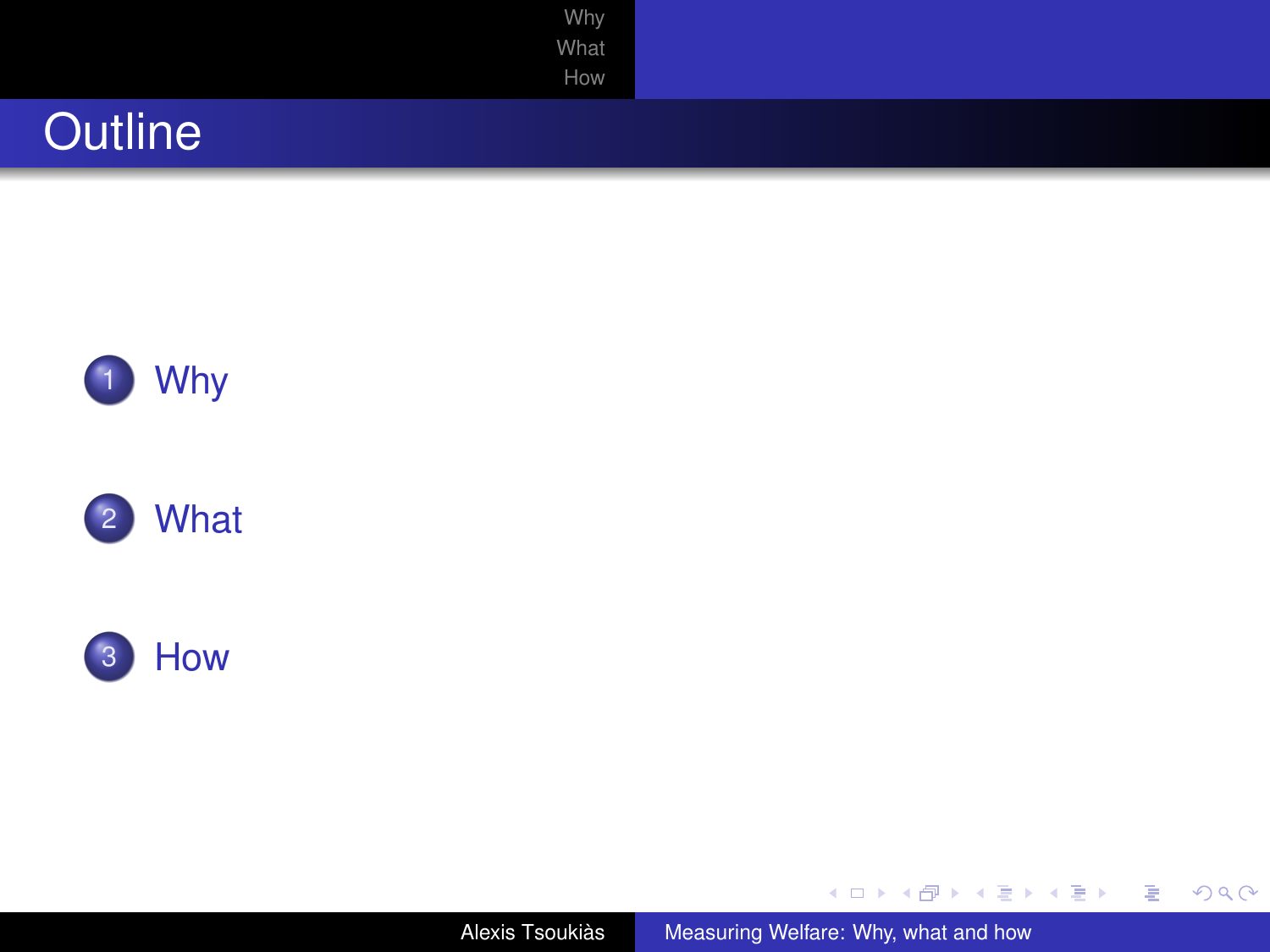[Why](#page-2-0) [What](#page-5-0) [How](#page-7-0)

# <span id="page-2-0"></span>Aiding policy design

- Evaluation of actions and policies.
- Exploration out of the box.
- **Constructing legitimacy**

 $A\cong A\rightarrow A\cong A$ 

4 伊 ▶

4 0 8

 $2990$ 

÷.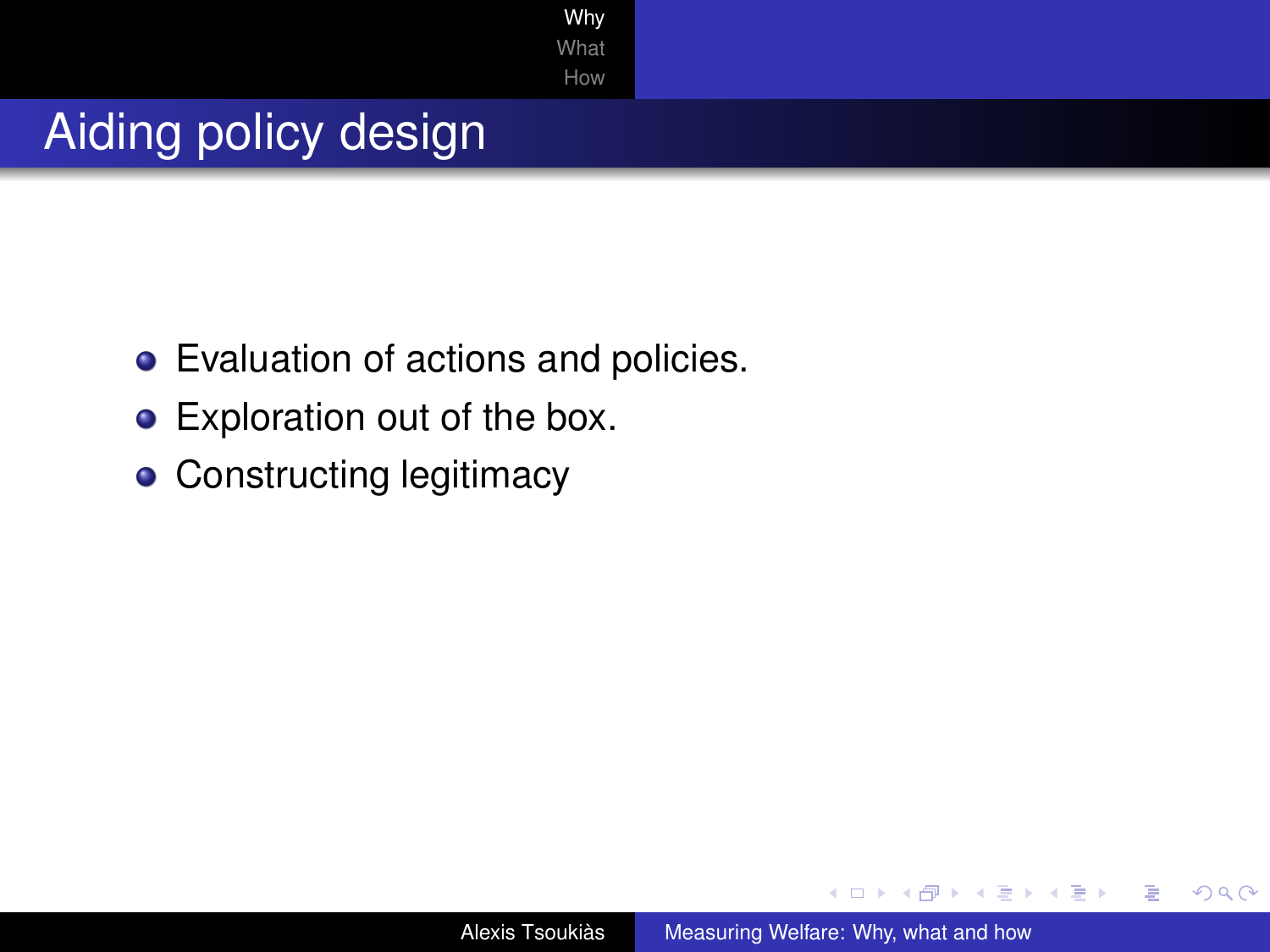[Why](#page-2-0) **[What](#page-5-0)** [How](#page-7-0)

# Aiding policy design

- Evaluation of actions and policies.
- Exploration out of the box.
- Constructing legitimacy

### Normative view

A policy is legitimated/accepted if protects/improves the welfare of the citizens

 $($   $\Box$   $)$   $($   $\Box$   $)$ 

メラメメラト

 $2990$ 

B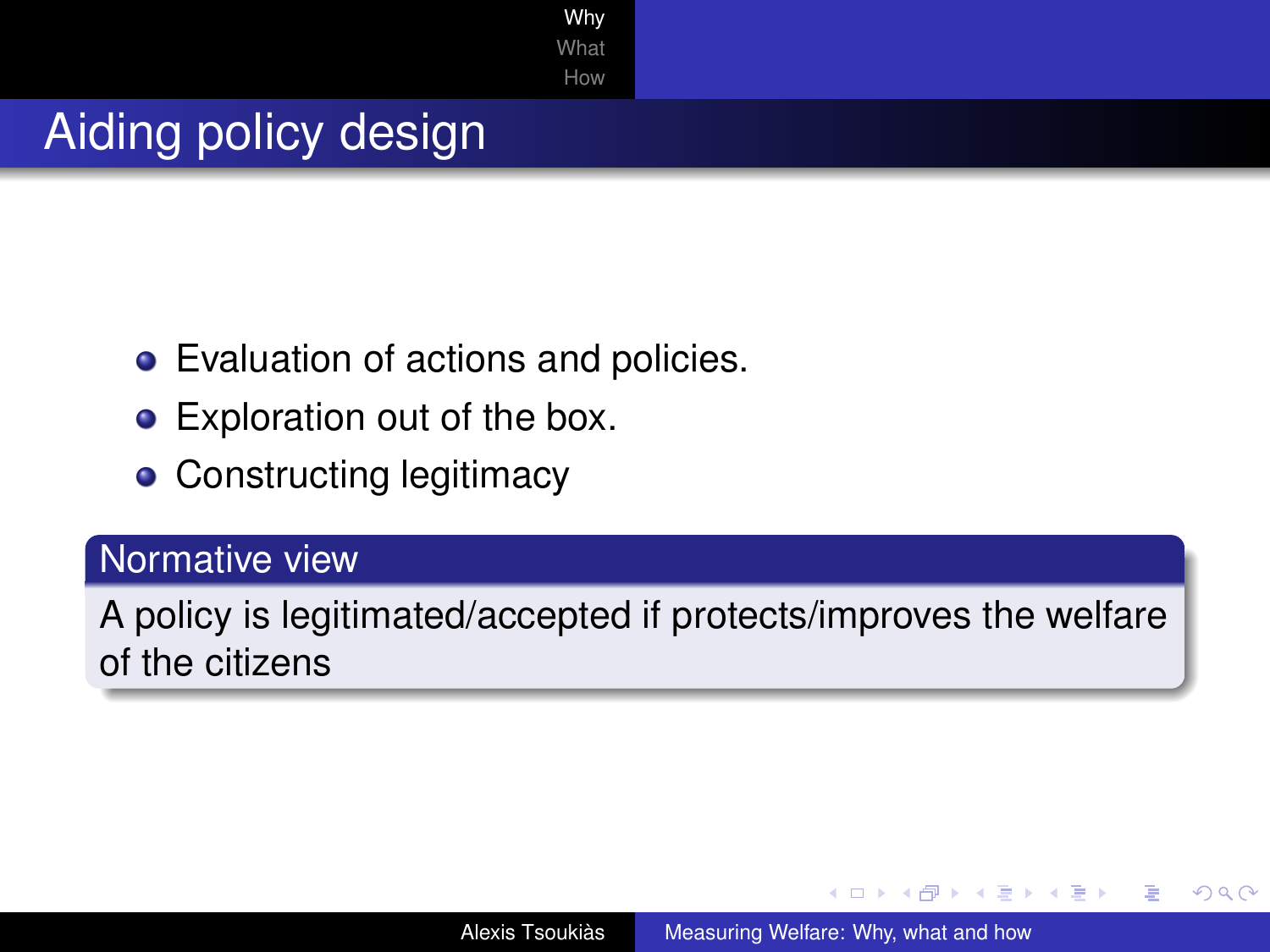

- What is welfare for the citizens?
- Is welfare the same for everybody?
- How to measure welfare?

イロメ 不優 トメ ヨ メ ス ヨ メー

÷.

 $2990$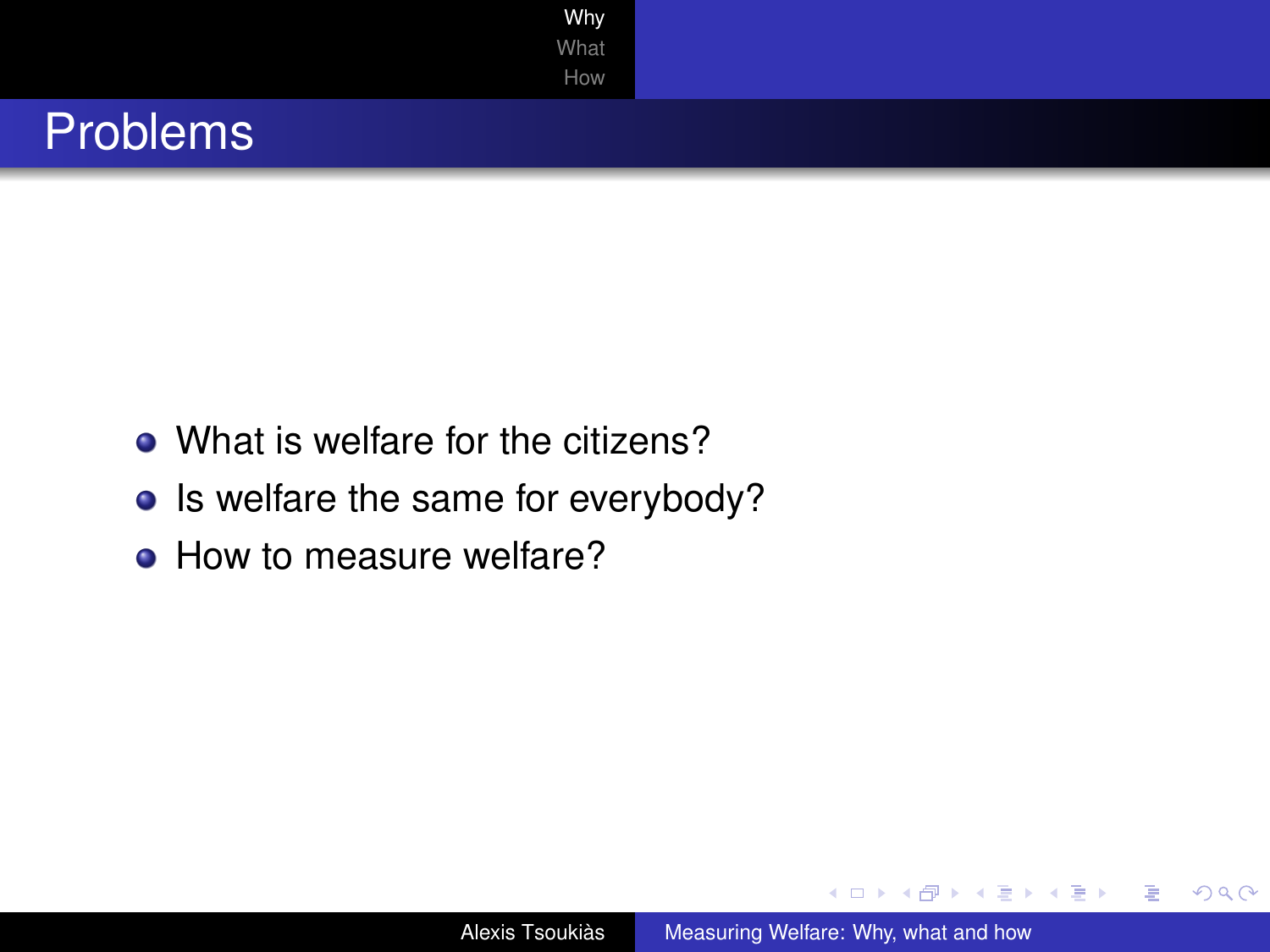<span id="page-5-0"></span>

- Citizens are consumers
- Welfare is their consuming capacity
- Welfare is measured individually through income
- Welfare is measured collectively through GDP

K 何 ▶ K ヨ ▶ K ヨ ▶ ..

÷.

 $2Q$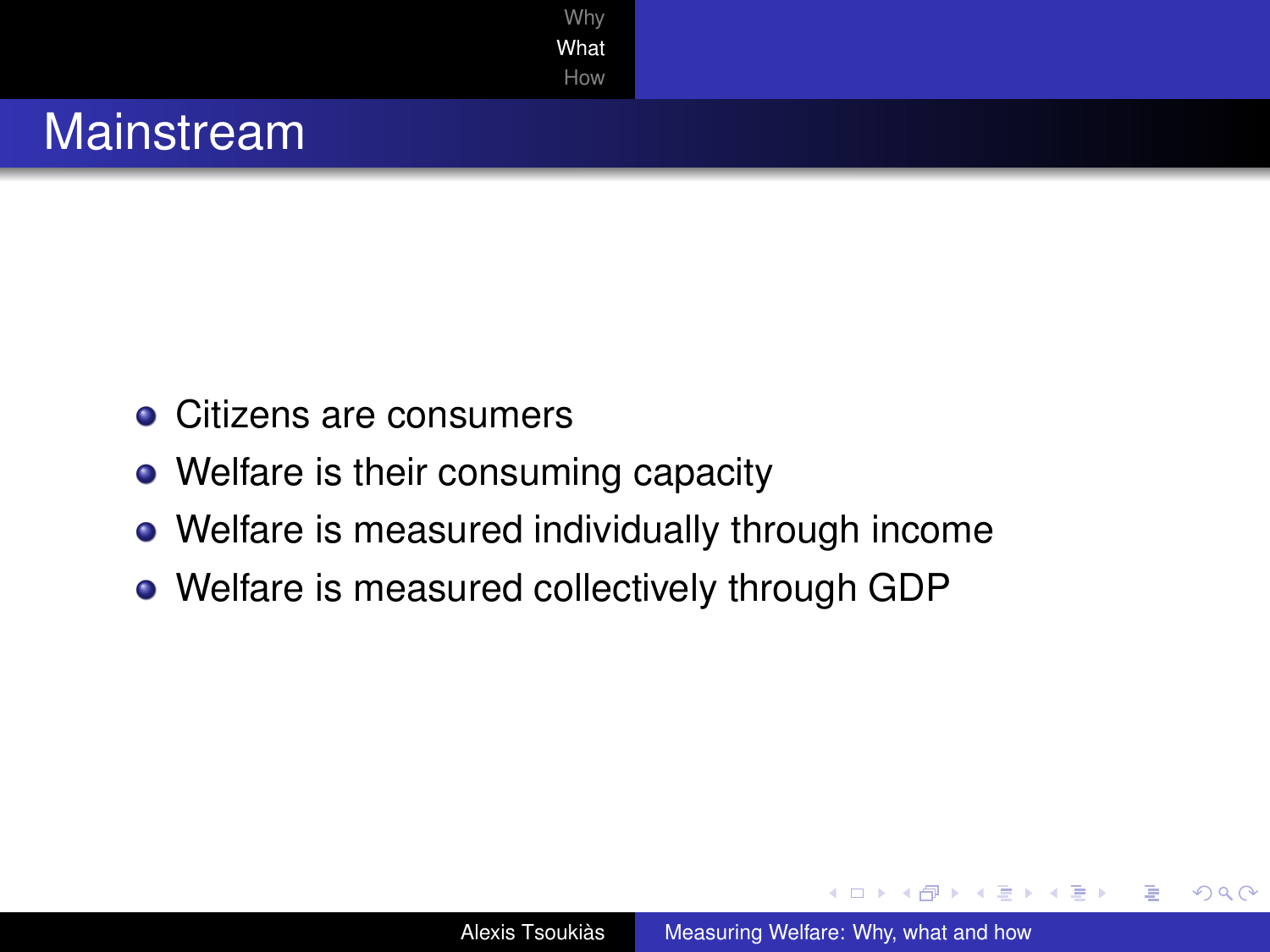

- The same bundle of goods might be appreciated differently by citizens apparently similar among them.
- Improving simultaneously the distribution of goods among all citizens it might be impossible.
- There exist goods, contributing to our welfare, which belong to nobody, but are used by everybody: the commons.

イロメ イ押 メイヨメ イヨメ

 $2990$ 

B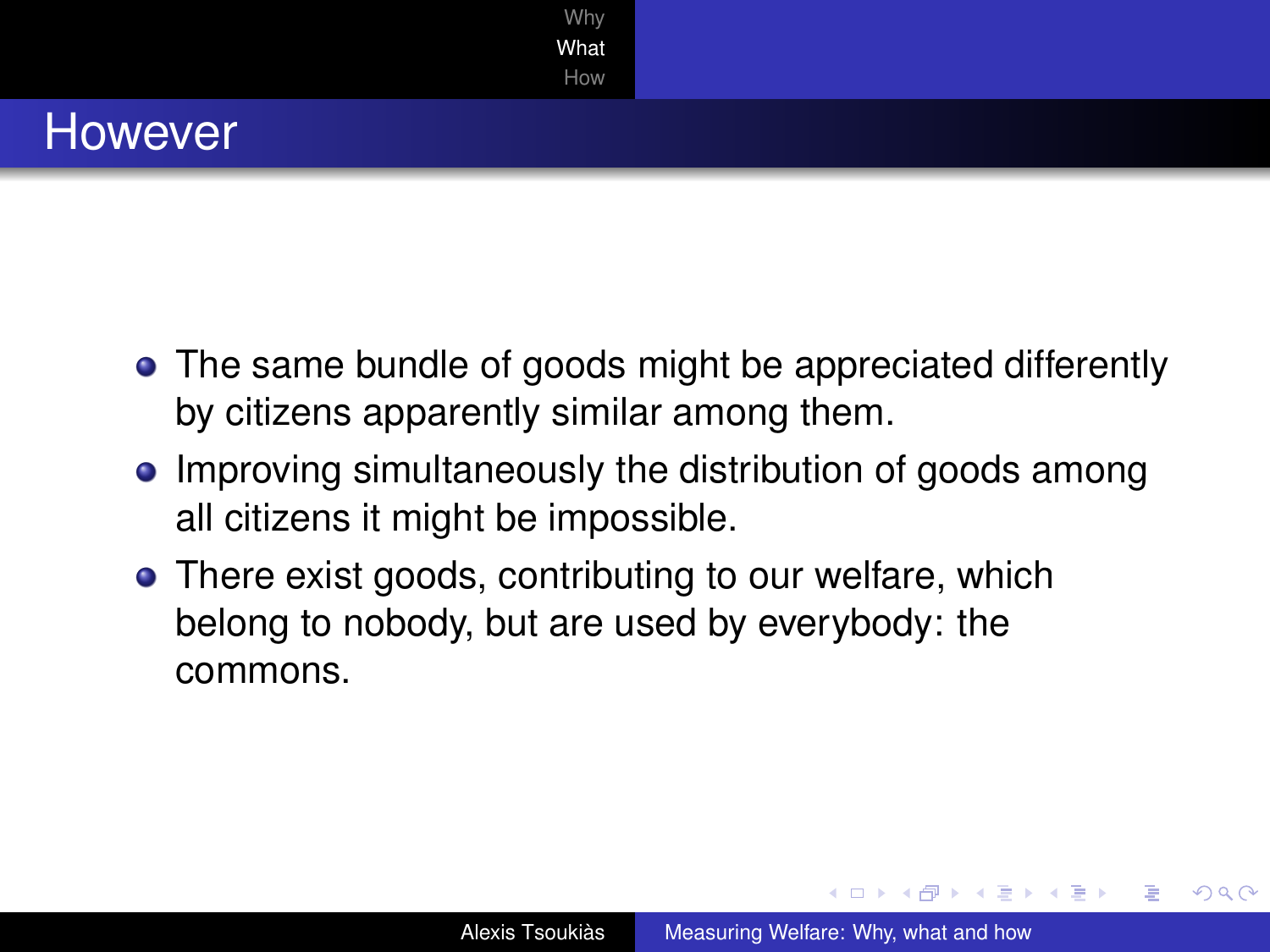<span id="page-7-0"></span>

- Is endowed by private goods.
- Has access to the commons.
- Can perform a number of actions.
- Which consume the private goods ans the commons.
- And are subjectively appreciated.

 $\leftarrow$   $\leftarrow$   $\leftarrow$ 

→ 重 → → 重 →

B

 $QQ$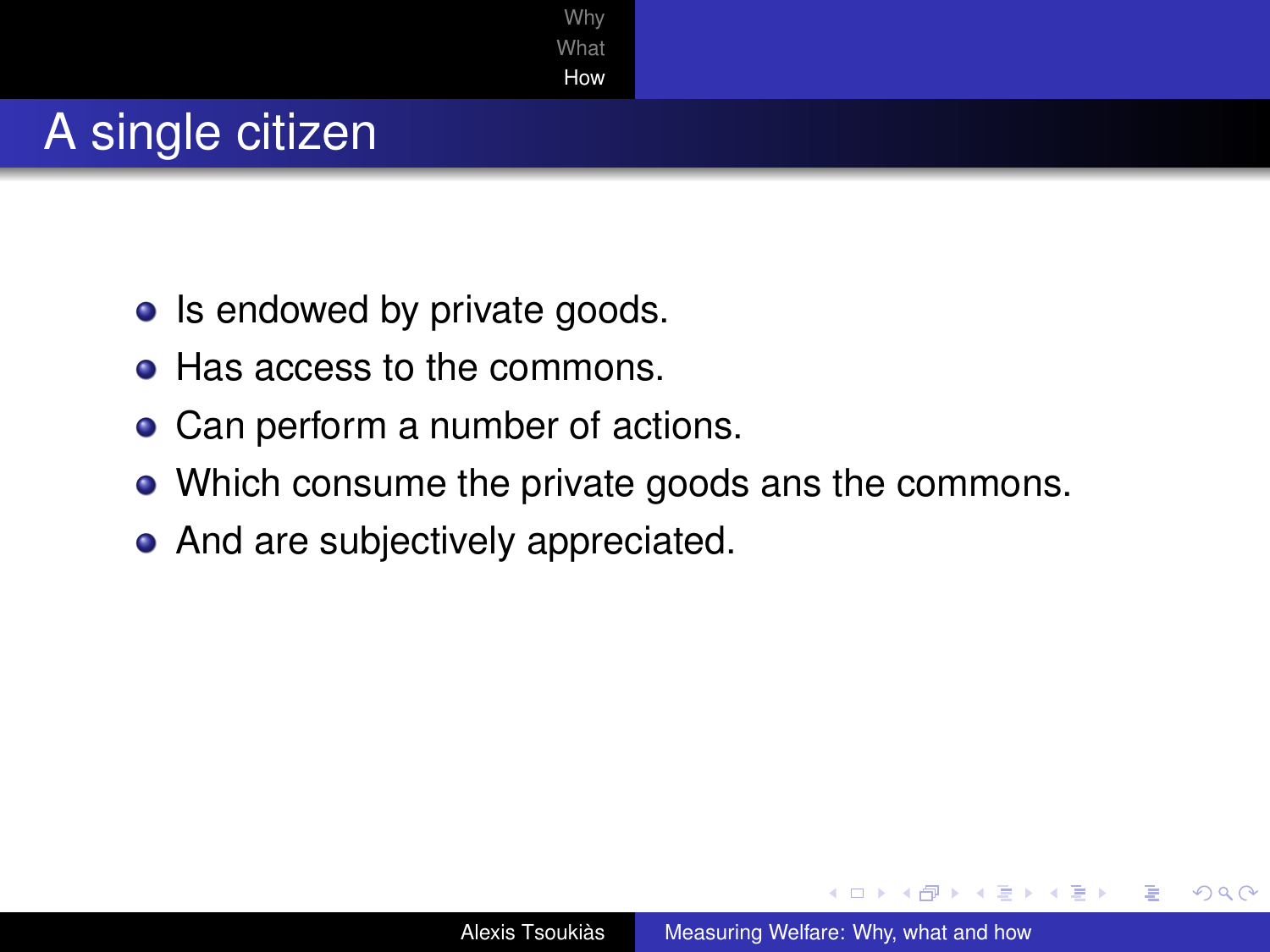

- Is endowed by private goods.
- Has access to the commons.
- Can perform a number of actions.
- Which consume the private goods ans the commons.
- And are subjectively appreciated.

#### The welfare will be:

the Pareto frontier of the above multi-objective decision problem under the hypothesis that the citizen solves it.

イロメ イ押 メイヨメ イヨメ

 $QQ$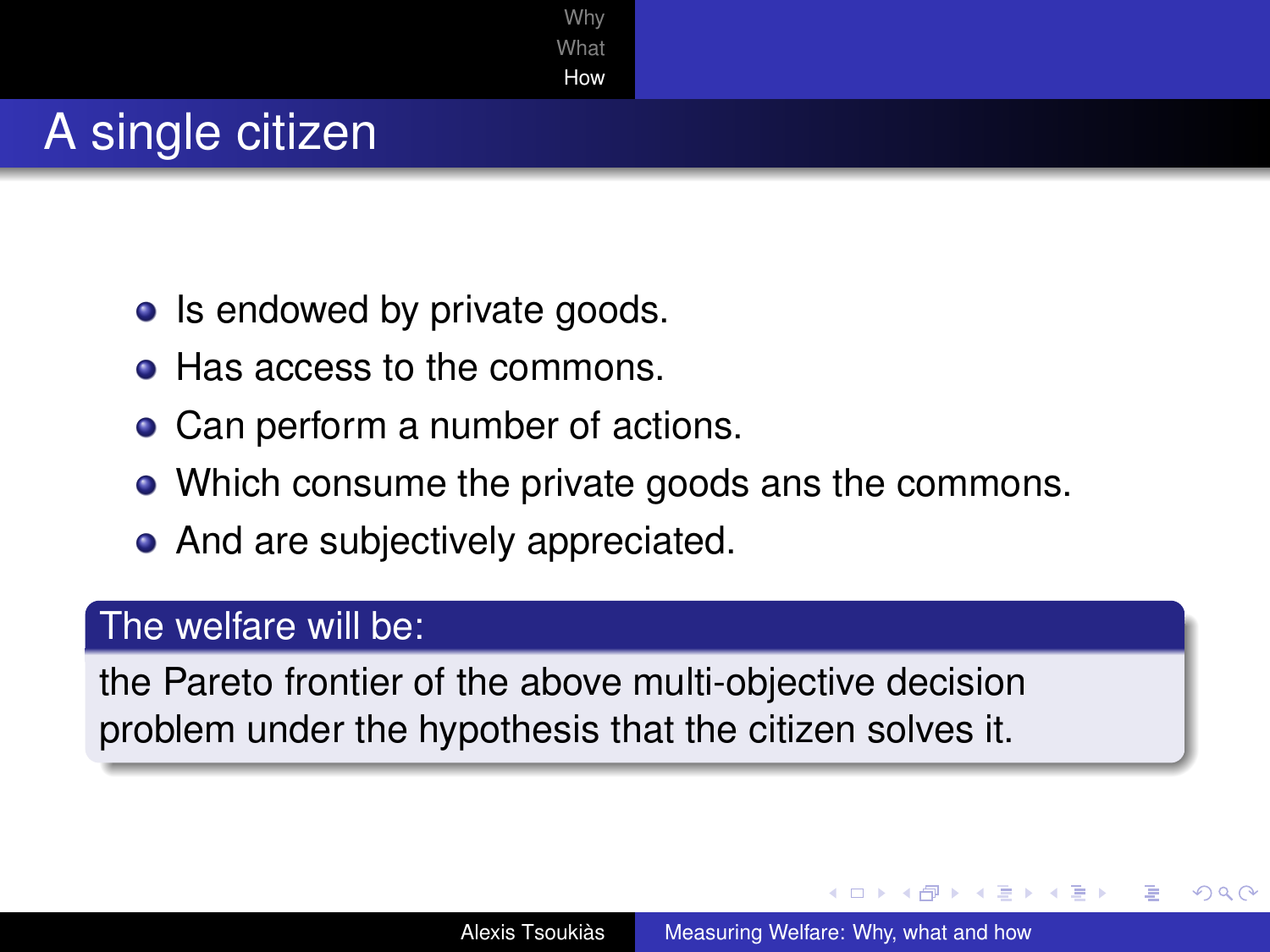

People with very similar characteristics may have completely different subjective appreciations

Cluster the population having similar welfare distribution (Pareto frontier)

イロト イ押 トイヨ トイヨト

÷.  $QQ$